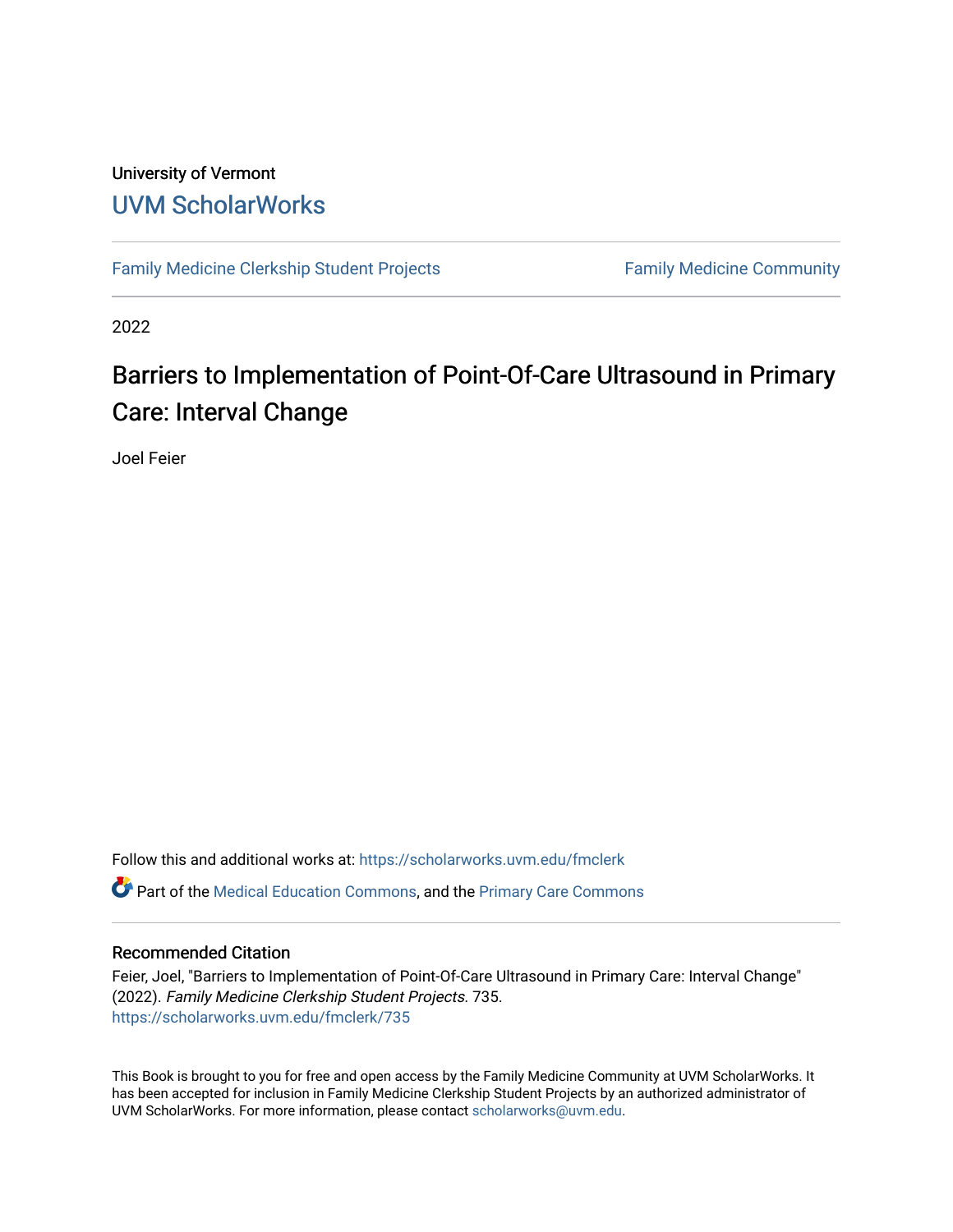# BARRIERS TO IMPLEMENTATION OF POINT-OF-CARE ULTRASOUND IN PRIMARY CARE: INTERVAL CHANGE

JOEL FEIER, CLASS OF 2023; BERLIN, VT DECEMBER 2021- JANUARY 2022

(BASED ON JACK DUBUQUE'S (CLASS OF 2021) FAMILY MEDICINE CLERKSHIP PROJECT)

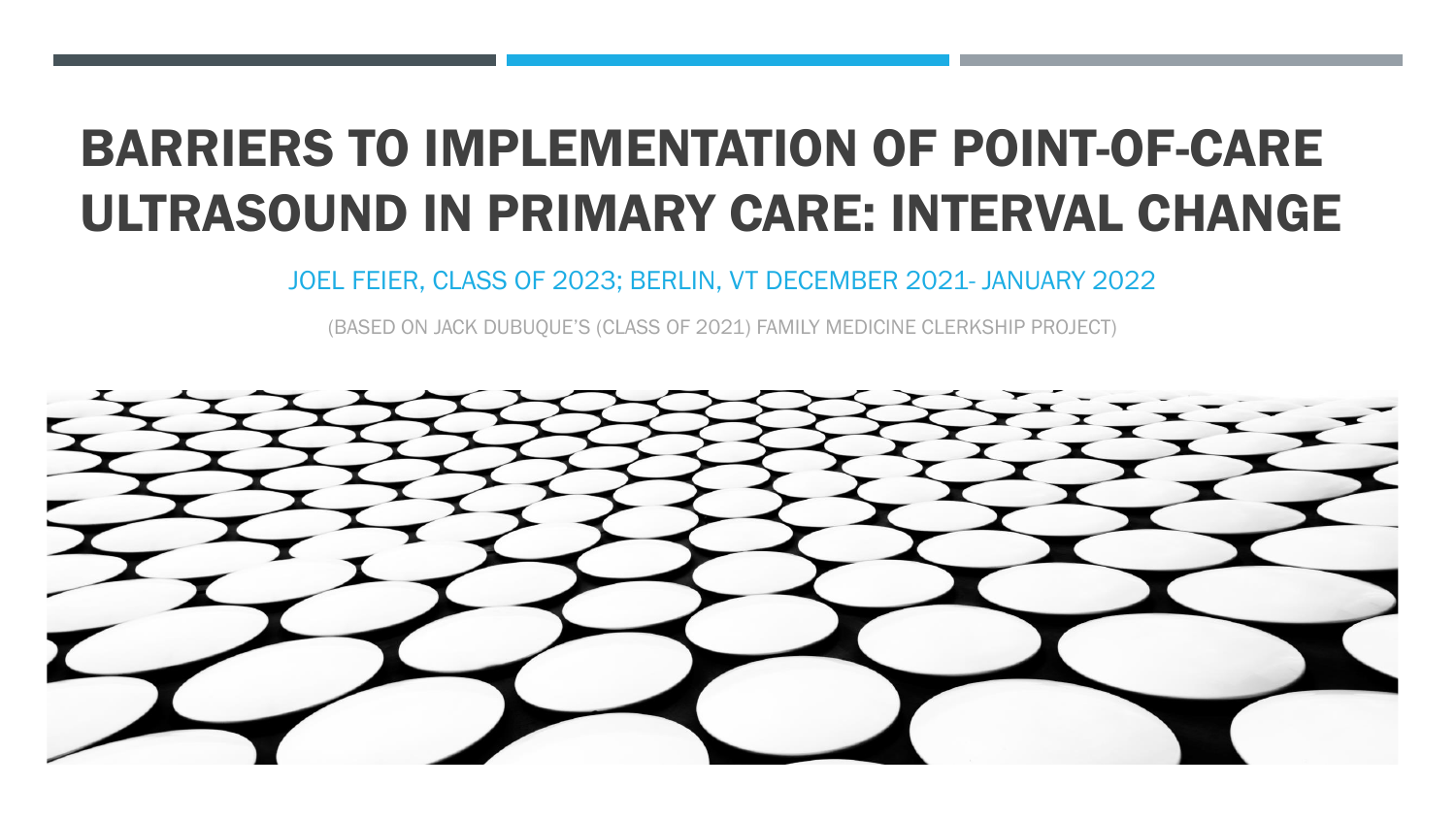## PROBLEM IDENTIFICATION

- Point of Care Ultrasound (POCUS) is a quick, noninvasive, and widely available tool. Its use is rapidly evolving in inpatients settings, and over the past several years its introduction and utility has been explored in outpatient and primary care settings
- **POCUS** enables providers to rapidly evaluate problems, and may provide objective information aiding the need for urgent vs routine referral to specialists
- **POCUS** may increase patient satisfaction and access to specialists, the latter being a significant challenge to Vermont's rural patient population during the COVID-19 pandemic
- The use of POCUS for screening and initial workup of various complaints may lead to a cost savings<sup>1</sup>
- Despite the benefits of POCUS in primary care setting, adoption of this modality on a widespread basis has been variable<sup>2</sup>
- This study aims to document the concerns of PCP's about the use and implementation of POCUS and compare the results to a prior survey disseminated by Jack Dubuque in 2019 prior to the COVID-19 pandemic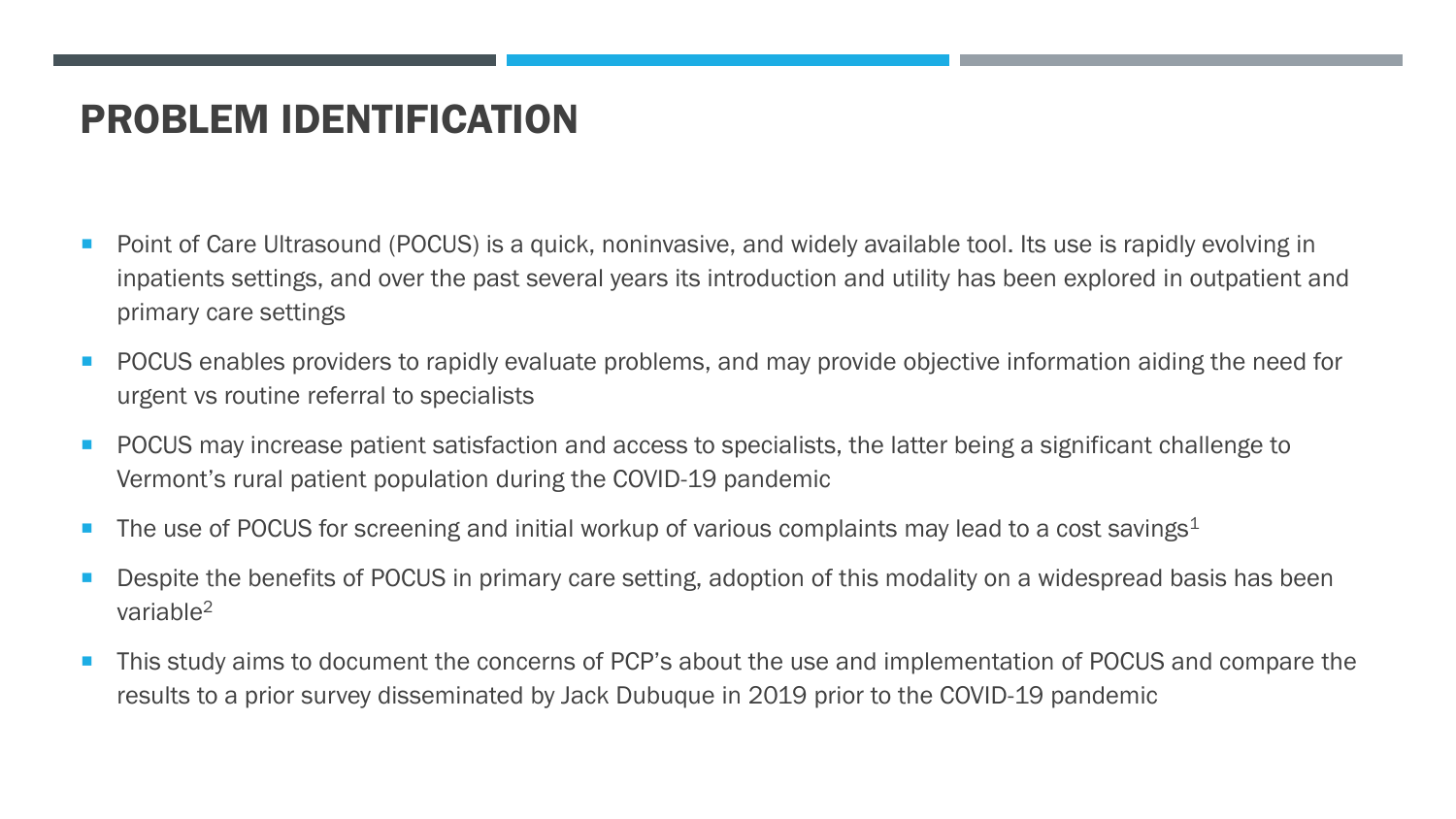# PUBLIC HEALTH COST

- Implementing the use of POCUS in primary care settings involves the cost of the POCUS equipment, the cost of training residents/faculty, the cost of support staff needed to maintain the equipment, and the cost of training administrative staff to execute proper process of implementing a new imaging modality with appropriate reimbursement from insurance
- POCUS devices cost anywhere from \$2,000 to \$100,000+ depending on the size of the machine, complexity of capabilities, and purchaser relationship with manufacturer/vendor.
- The cost of properly training clinical staff on POCUS exam technique and interpretation is variable, as is the cost to training supportive and administrative task. This highly depends on the credentialing process of a given institution
- Implementation of POCUS in general practice has led to a measurable reduction in planned referrals<sup>3</sup>
- A systematic review by Andersen et al (2019) suggests that health care costs were lower with ultrasound in general practice vs secondary care, however, there is a paucity of research specifically investigating potential cost savings of POCUS4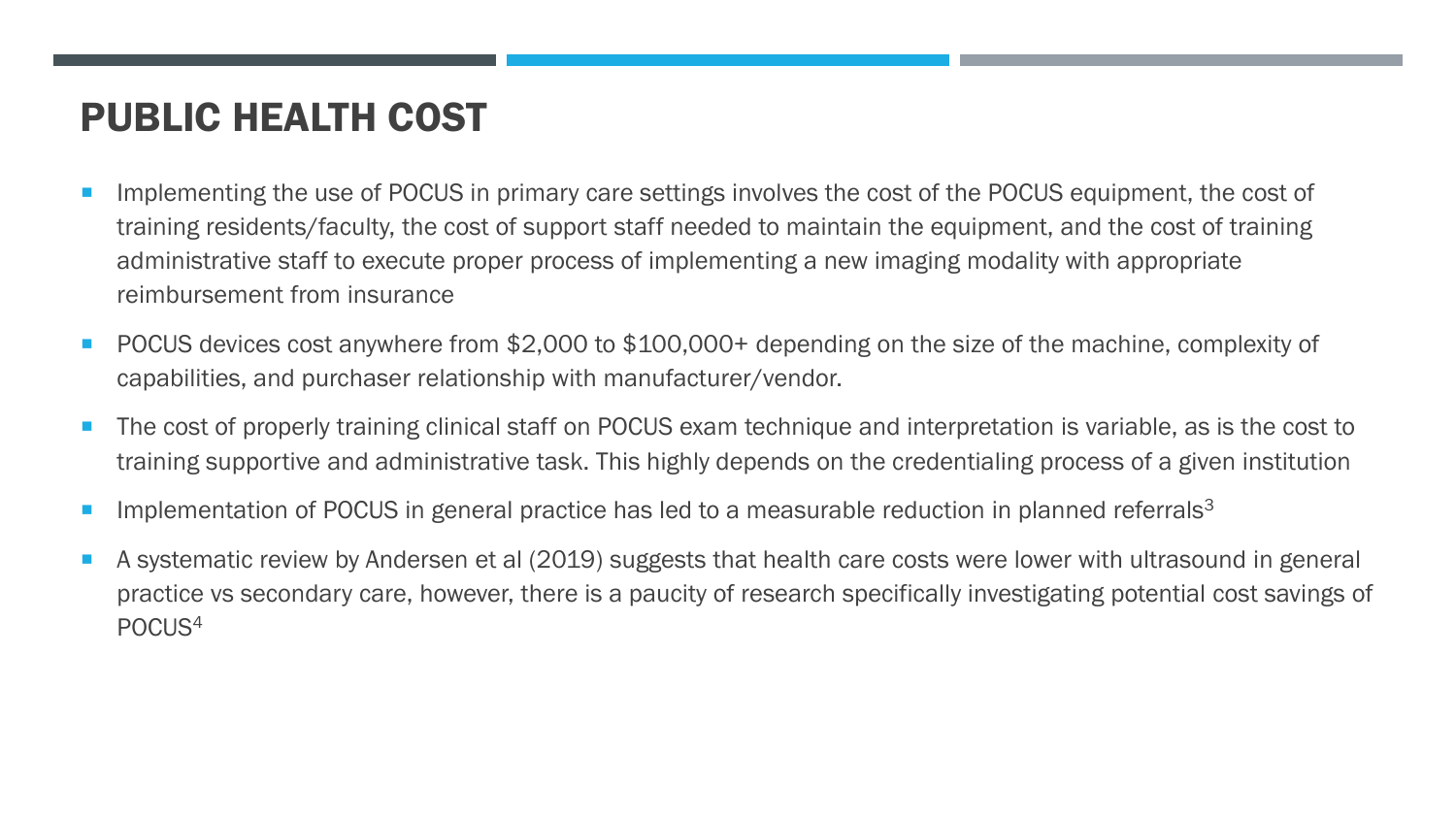# COMMUNITY PERSPECTIVE

- "Providing POCUS in a general practice setting for groups associated with the hospital is limited by administrative processes. To simply purchase equipment that costs a certain amount requires an extensive application and review by hospital administration. Therefore, success of newly implementing POCUS would rely on clearly delineated next steps by administration – outlining not only purchasing, but training of all clinical and non-clinical staff that would be involved." –Anonymous 1, Berlin, VT
- "To develop adequate proficiency, physicians needs education and repetitive use of POCUS technique. This will take time within the visit, so benefit must be significant. If there is a need for more cases…to develop and maintain skills, will [POCUS] be used when not necessary? Will that increase health costs?" We need analyses of false positive and false negatives for various uses." –Anonymous 2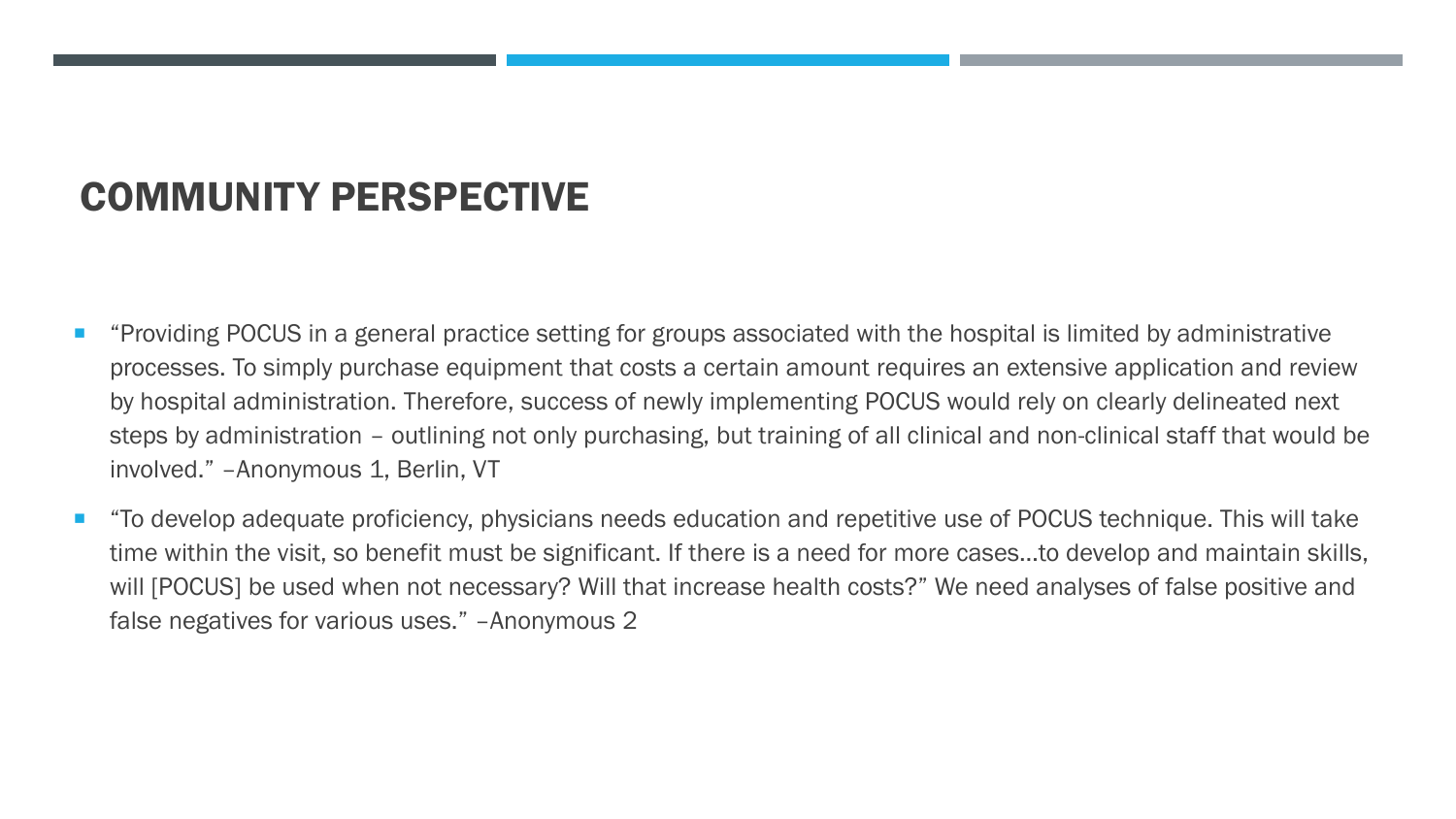#### INTERVENTION AND METHODOLOGY

- An electronic survey was developed based on the survey Jack Dubuque disseminated in his 2019 family medicine clerkship project entitled "Barriers to Implementation of Point-of-Care Ultrasound in Primary Care"
- The survey was designed in REDCap and distributed to general practice office managers located in Washington or Chittenden county. The email addresses of practice managers were provided by each county's AHEC Program Manager. An open link to the survey was emailed to the practice managers with a request to forward the link to primary providers in their specific office.
- The survey did not have a time limit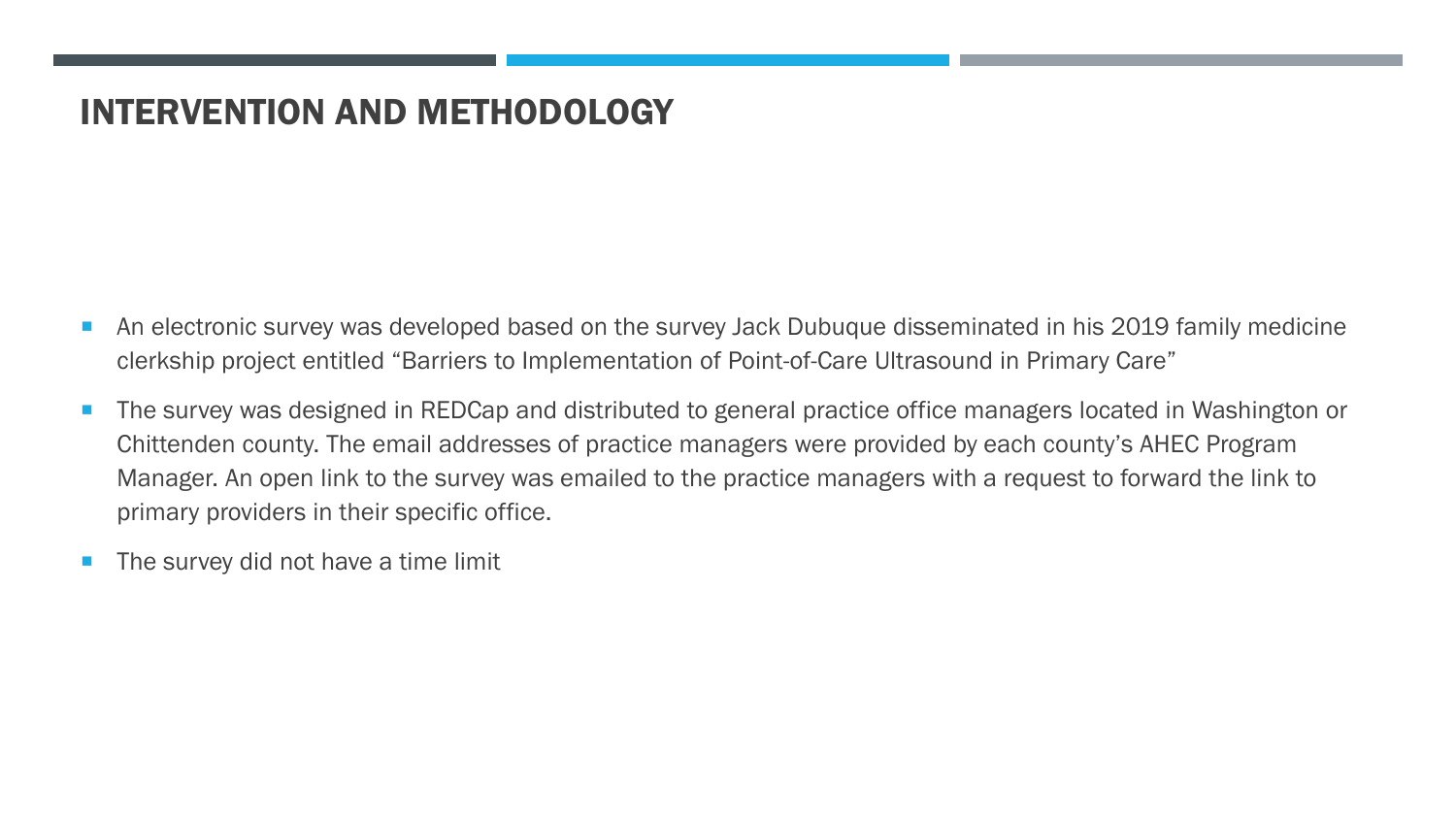| Barriers to Implementation of Point of Care Ultrasound in<br><b>Primary Care</b> |                             | $\overline{E}$   $\overline{E}$ | How much of your time is dedicated to clinical<br>practice?                                                                                   | $<$ 25%                                                                                                                                                    |                | In your opinion, what are the prerequisites to adopt<br>point of care ultrasound in primary care practice?                                | $\bigoplus$ None                                                                                    |        |
|----------------------------------------------------------------------------------|-----------------------------|---------------------------------|-----------------------------------------------------------------------------------------------------------------------------------------------|------------------------------------------------------------------------------------------------------------------------------------------------------------|----------------|-------------------------------------------------------------------------------------------------------------------------------------------|-----------------------------------------------------------------------------------------------------|--------|
|                                                                                  |                             |                                 |                                                                                                                                               | 26-50%                                                                                                                                                     |                | (Select all the apply)                                                                                                                    |                                                                                                     |        |
| Please complete the survey below.                                                |                             |                                 |                                                                                                                                               | 51-75%                                                                                                                                                     |                |                                                                                                                                           | $\bullet$<br><b>Credentialing Arrangement</b>                                                       |        |
| Thank you!                                                                       |                             |                                 |                                                                                                                                               | >75%                                                                                                                                                       |                |                                                                                                                                           | $\blacksquare$<br><b>Acquisition of equipment</b>                                                   |        |
| What is your age group?                                                          |                             |                                 | Your practice is best described as                                                                                                            |                                                                                                                                                            | reset          |                                                                                                                                           | <b>Collaboration with other</b><br>specialties (radiology,<br>m.<br>w<br>emergency medicine, OBGYN, |        |
|                                                                                  | $30$                        |                                 |                                                                                                                                               | Rural                                                                                                                                                      |                |                                                                                                                                           |                                                                                                     |        |
|                                                                                  | $31 - 40$                   |                                 |                                                                                                                                               | Urban                                                                                                                                                      |                |                                                                                                                                           | ENT, etc)                                                                                           |        |
|                                                                                  | 41-50                       |                                 |                                                                                                                                               | <b>Mix of Rural and Urban</b>                                                                                                                              | reset          |                                                                                                                                           | G<br>Approval by risk management                                                                    |        |
|                                                                                  | $51 - 60$                   |                                 |                                                                                                                                               |                                                                                                                                                            |                |                                                                                                                                           | <b>Recommendation by a</b>                                                                          |        |
|                                                                                  | $>60$                       |                                 | Do you currently use point of care ultrasound in your<br>practice?                                                                            | Yes                                                                                                                                                        |                |                                                                                                                                           | ÷<br>professional body (AAFP, ACP,<br>etc)                                                          |        |
|                                                                                  |                             | reset                           |                                                                                                                                               | <b>No</b>                                                                                                                                                  |                |                                                                                                                                           | Clearly delineated next steps                                                                       |        |
| What is your gender?                                                             | Male                        | reset                           |                                                                                                                                               |                                                                                                                                                            | reset<br>reset |                                                                                                                                           | Œ<br>according to hospital<br>administration                                                        |        |
|                                                                                  | Female                      |                                 | Do you believe point of care ultrasound can be used<br>to increase patient satisfaction?<br>Do you think use of point of care ultrasound in a | Yes                                                                                                                                                        |                |                                                                                                                                           | $\bigoplus$ Other                                                                                   |        |
|                                                                                  | <b>Non-binary</b>           |                                 |                                                                                                                                               | <b>No</b>                                                                                                                                                  |                | Please provide any additional comments or thoughts<br>on barriers to point of care ultrasound<br>implementation in your office (optional) |                                                                                                     |        |
|                                                                                  | <b>Prefer not to answer</b> |                                 |                                                                                                                                               | <b>Unsure</b>                                                                                                                                              |                |                                                                                                                                           |                                                                                                     |        |
|                                                                                  |                             |                                 |                                                                                                                                               |                                                                                                                                                            |                |                                                                                                                                           |                                                                                                     |        |
| What type of primary care do you practice?                                       |                             |                                 | primary care setting would facilitate your patients'<br>access to specialists?                                                                | Yes                                                                                                                                                        |                |                                                                                                                                           |                                                                                                     | Expand |
|                                                                                  | <b>Family Medicine</b>      |                                 |                                                                                                                                               | <b>No</b>                                                                                                                                                  |                |                                                                                                                                           |                                                                                                     |        |
|                                                                                  | <b>Internal Medicine</b>    |                                 |                                                                                                                                               | <b>Unsure</b>                                                                                                                                              | reset          | Submit                                                                                                                                    |                                                                                                     |        |
|                                                                                  |                             | reset                           | In your opinion, what are the barriers to adopting                                                                                            |                                                                                                                                                            |                |                                                                                                                                           |                                                                                                     |        |
| What is your health care provider license?                                       | MD                          |                                 | point of care ultrasound in your primary care<br>practice? (Select all that apply)                                                            | $\begin{pmatrix} 1 & 1 \\ 1 & 1 \end{pmatrix}$ None                                                                                                        |                |                                                                                                                                           |                                                                                                     |        |
|                                                                                  | <b>DO</b>                   |                                 |                                                                                                                                               | $\left( \begin{array}{ccc} 1 & 1 \\ 1 & 1 \end{array} \right)$ Lack of awareness<br>$\left( \begin{array}{cc} 1 \\ 1 \end{array} \right)$ Lack of training |                |                                                                                                                                           |                                                                                                     |        |
|                                                                                  | <b>NP</b>                   |                                 |                                                                                                                                               | $\blacksquare$ Lack of equipment                                                                                                                           |                |                                                                                                                                           |                                                                                                     |        |
|                                                                                  | PA                          |                                 |                                                                                                                                               | $\Box$ Lack of evidence for any                                                                                                                            |                |                                                                                                                                           |                                                                                                     |        |
|                                                                                  |                             | reset                           |                                                                                                                                               | patient benefit                                                                                                                                            |                |                                                                                                                                           |                                                                                                     |        |
| How many years have you worked in primary care?                                  | $\left( 2\right)$           |                                 |                                                                                                                                               | $\left( \frac{1}{2} \right)$ Lack of time<br>Lack of respect from other                                                                                    |                |                                                                                                                                           |                                                                                                     |        |
|                                                                                  |                             |                                 |                                                                                                                                               | specialties (radiology,<br>emergency medicine, OBGYN,                                                                                                      |                |                                                                                                                                           |                                                                                                     |        |
|                                                                                  | $2 - 5$                     |                                 |                                                                                                                                               | ENT, etc)<br>$\Box$ Lack of administrative                                                                                                                 |                |                                                                                                                                           |                                                                                                     |        |
|                                                                                  | $6 - 10$                    |                                 |                                                                                                                                               | support                                                                                                                                                    |                |                                                                                                                                           |                                                                                                     |        |
|                                                                                  | $11 - 20$                   |                                 |                                                                                                                                               | $\blacksquare$ Legal concerns for practice                                                                                                                 |                |                                                                                                                                           |                                                                                                     |        |
|                                                                                  | $>20$                       |                                 |                                                                                                                                               | $\blacksquare$ Non-billable service                                                                                                                        |                |                                                                                                                                           |                                                                                                     |        |
|                                                                                  |                             | reset                           |                                                                                                                                               | $\bigoplus$ Other                                                                                                                                          |                |                                                                                                                                           |                                                                                                     |        |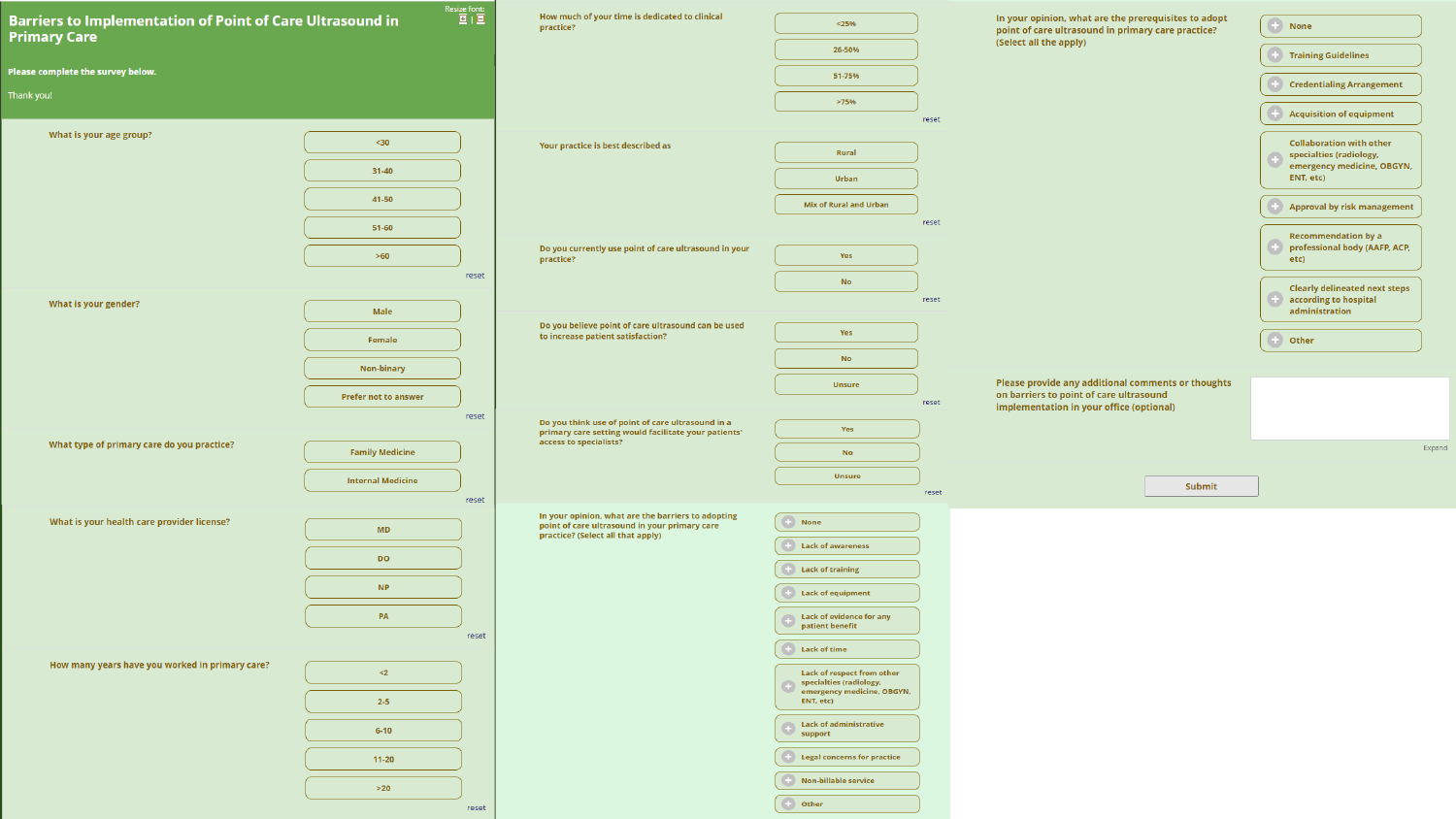#### RESULTS – DEMOGRAPHICS (2019 VS 2022)

2019



2022







AGE

Gender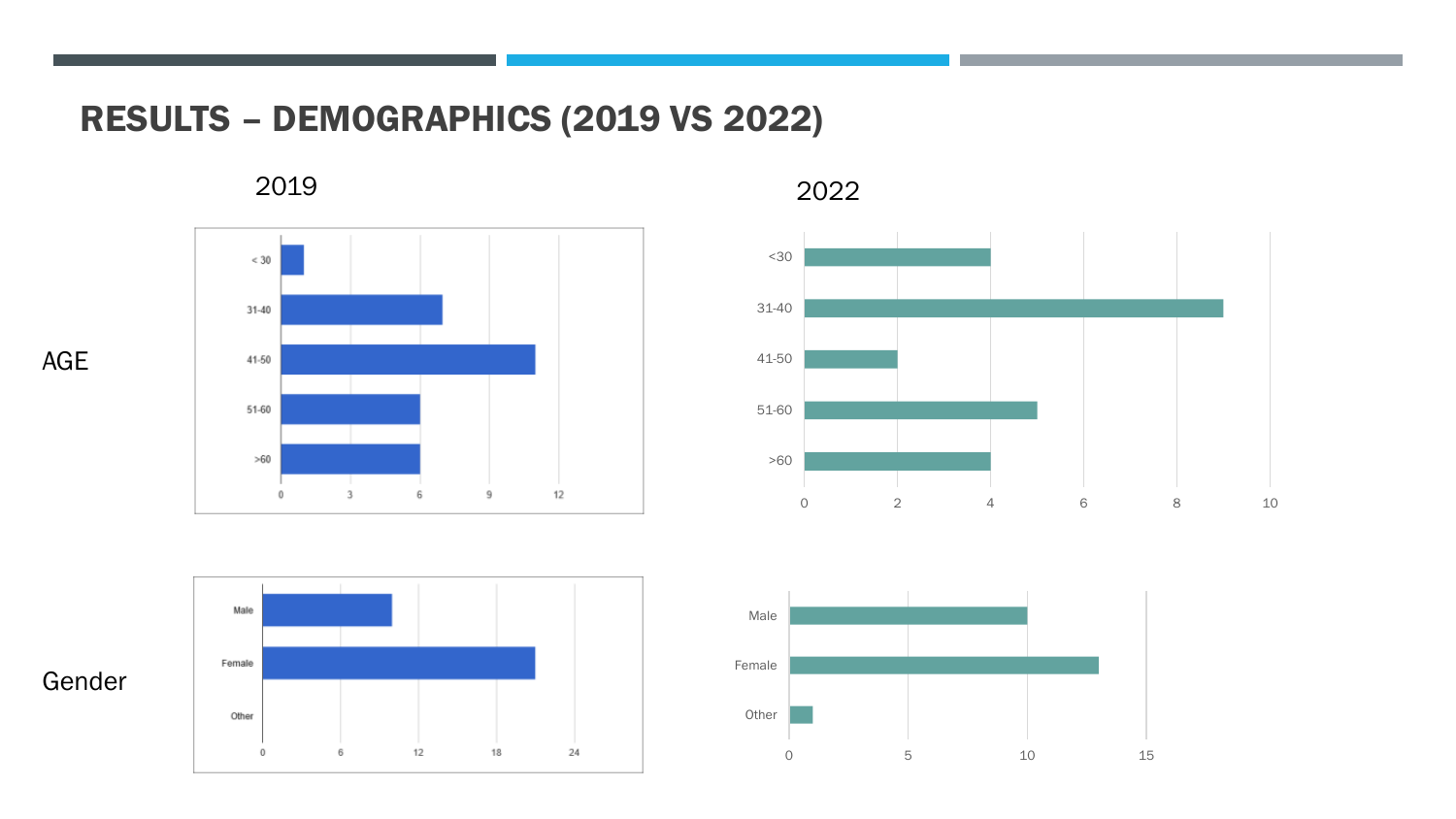#### RESULTS – DEMOGRAPHICS CONTINUED (2019 VS 2022)

2019 2022







Years in

Primary

**Care** 



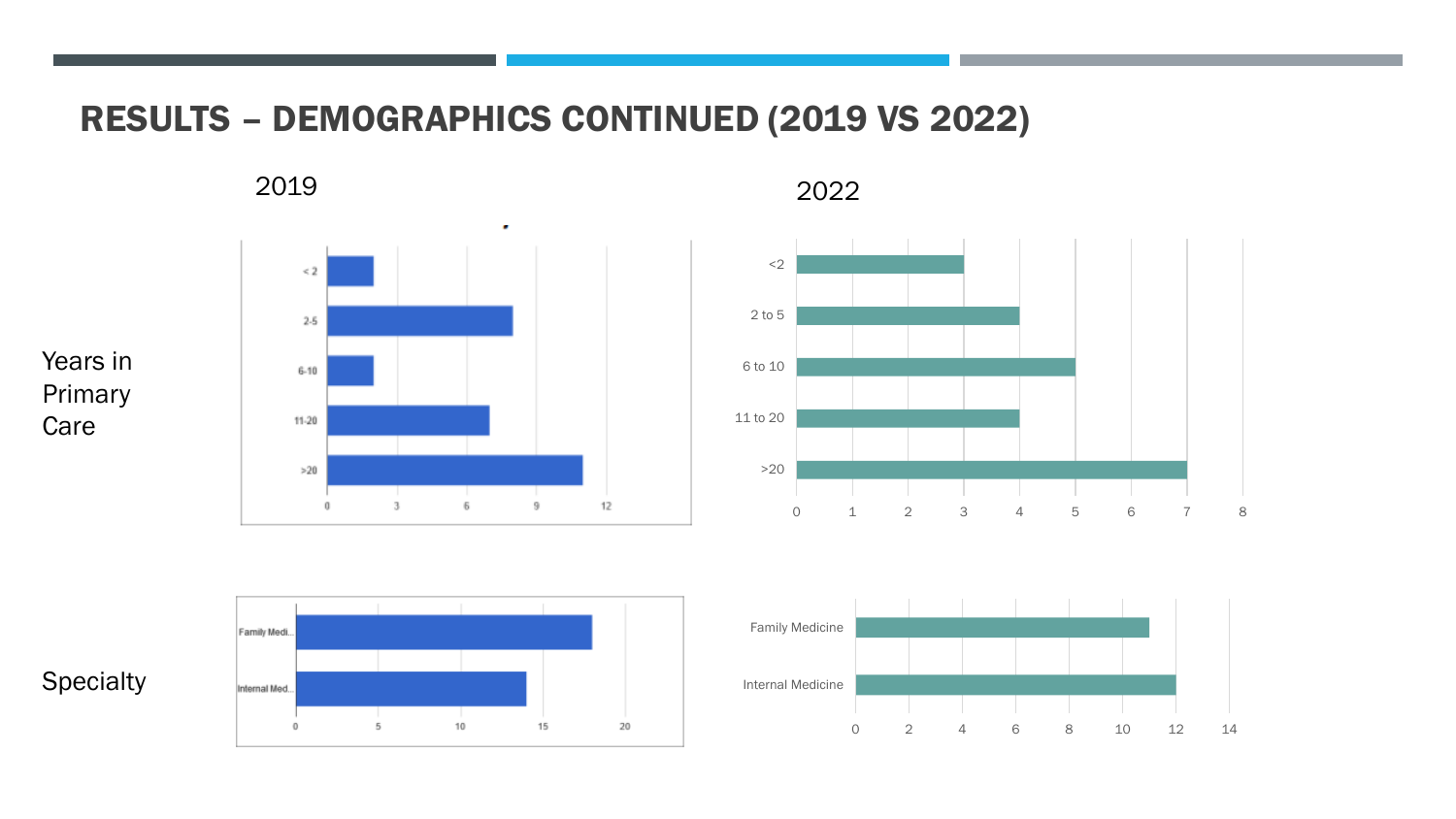#### RESULTS – DEMOGRAPHICS CONTINUED (2019 VS 2022)

15

20

 $10$ 

2019 2022

 $\bf{0}$ 



5



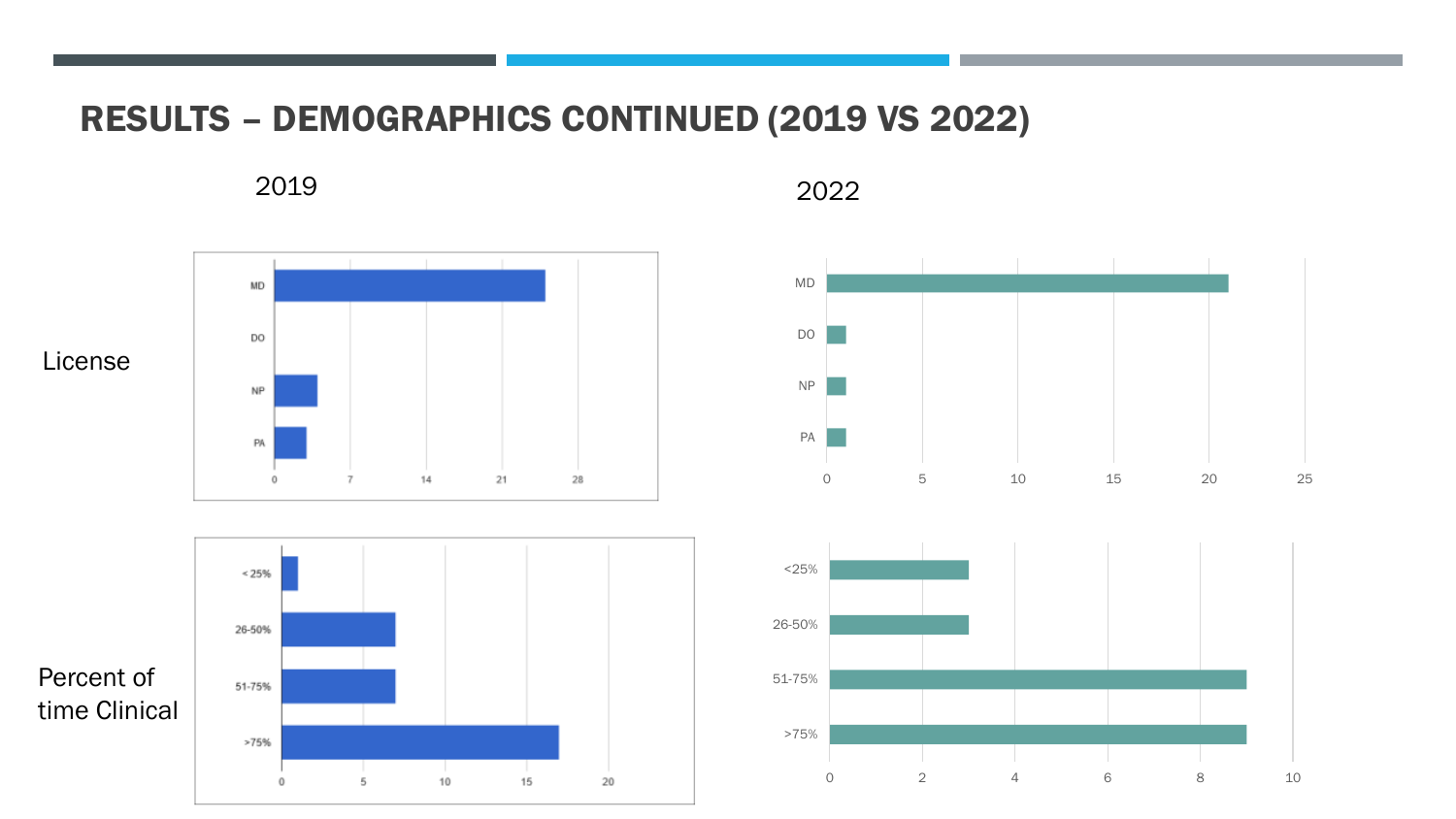RESULTS – USE OF POCUS (2019 VS 2022)

# Do you use POCUS in your practice?



A larger proportion of providers surveyed in 2022 used POCUS in their practice.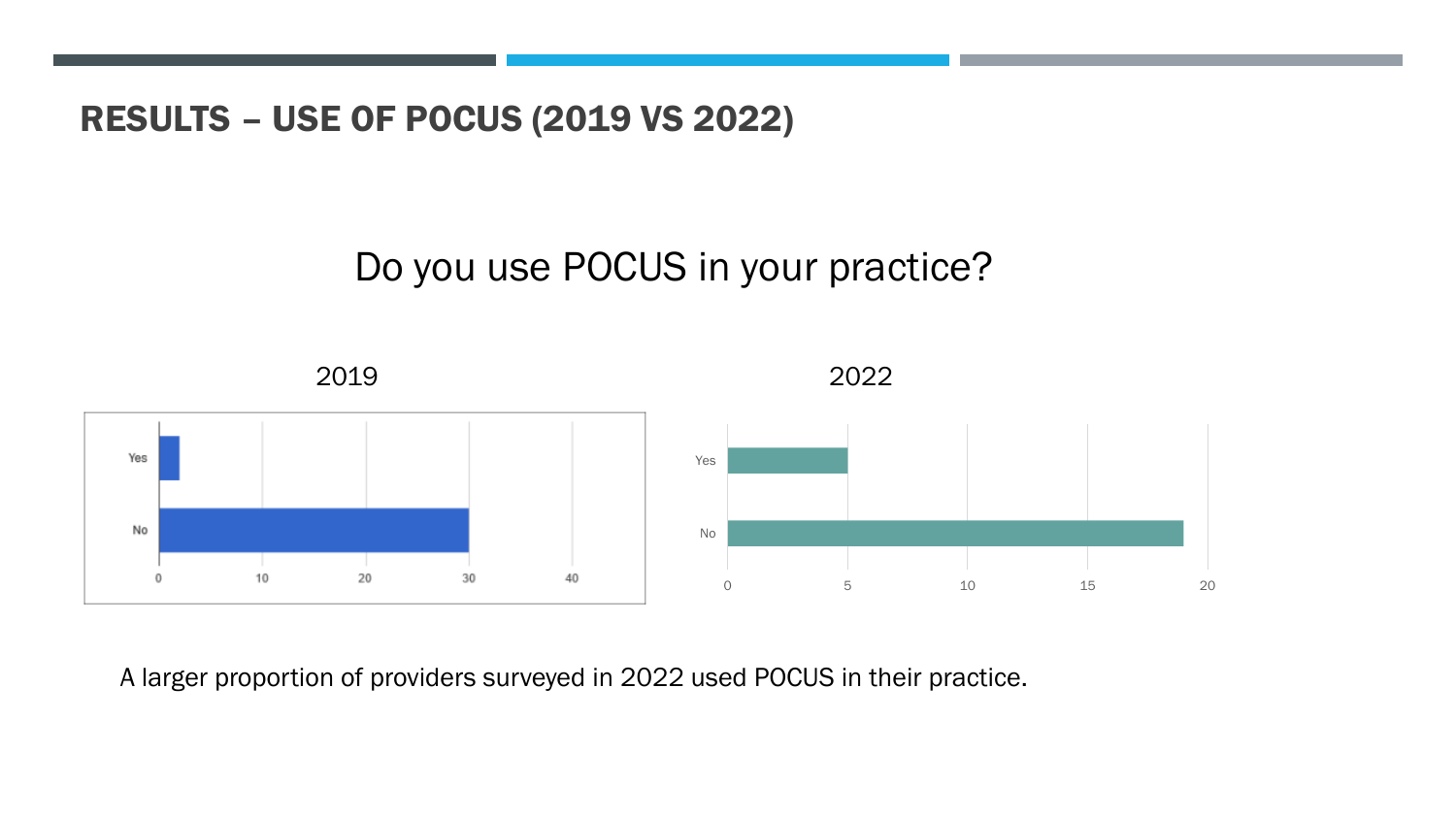### RESULTS – PERCEPTION (2019 VS 2022)

Do you believe POCUS can be used to increase patient satisfaction?



Do you believe POCUS can facilitate access to specialists?







2019 2022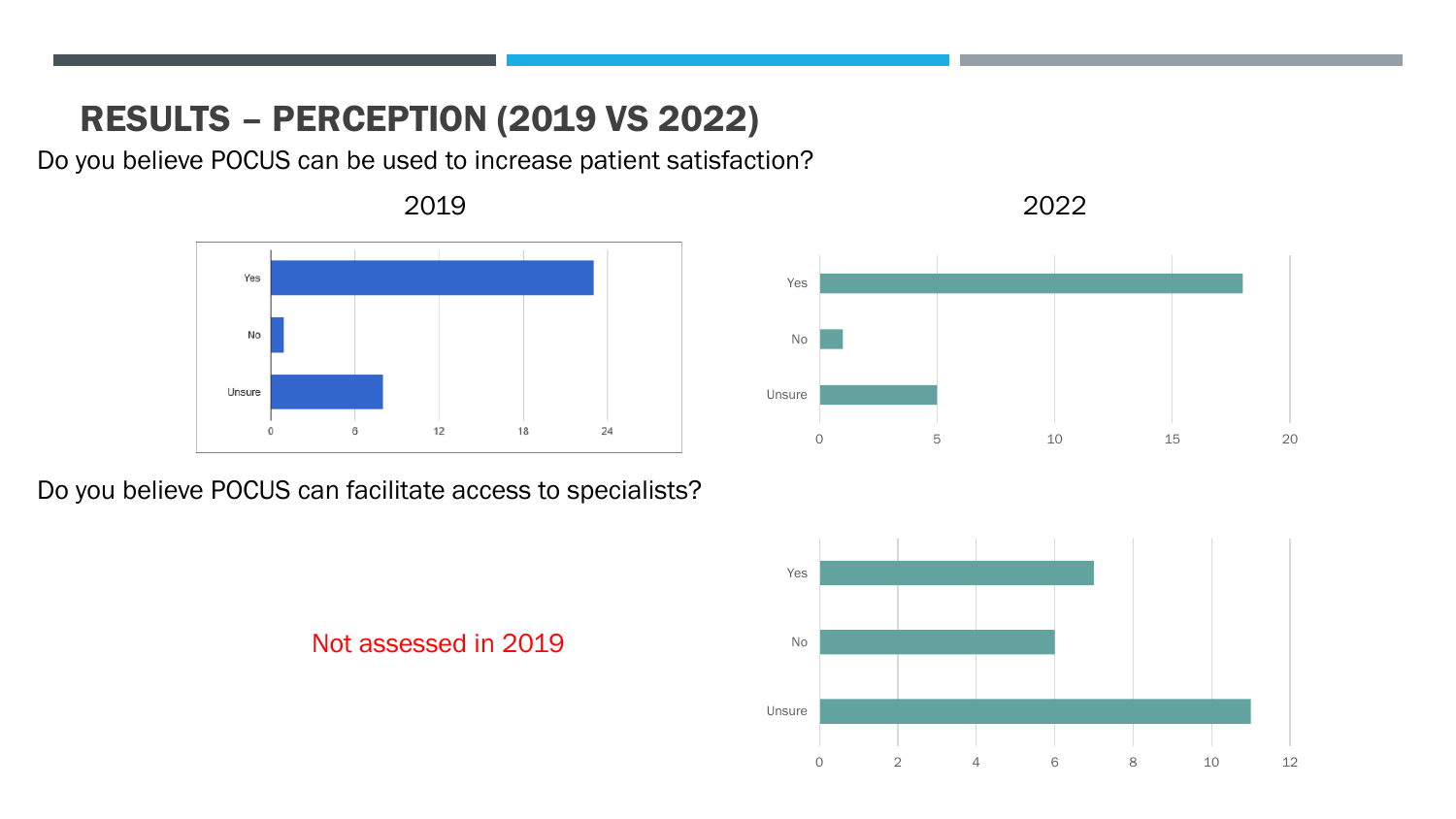### RESULTS – PERCEPTION (2019 VS 2022)

In your opinion what are the potential issues in adopting POCUS in your primary care office?

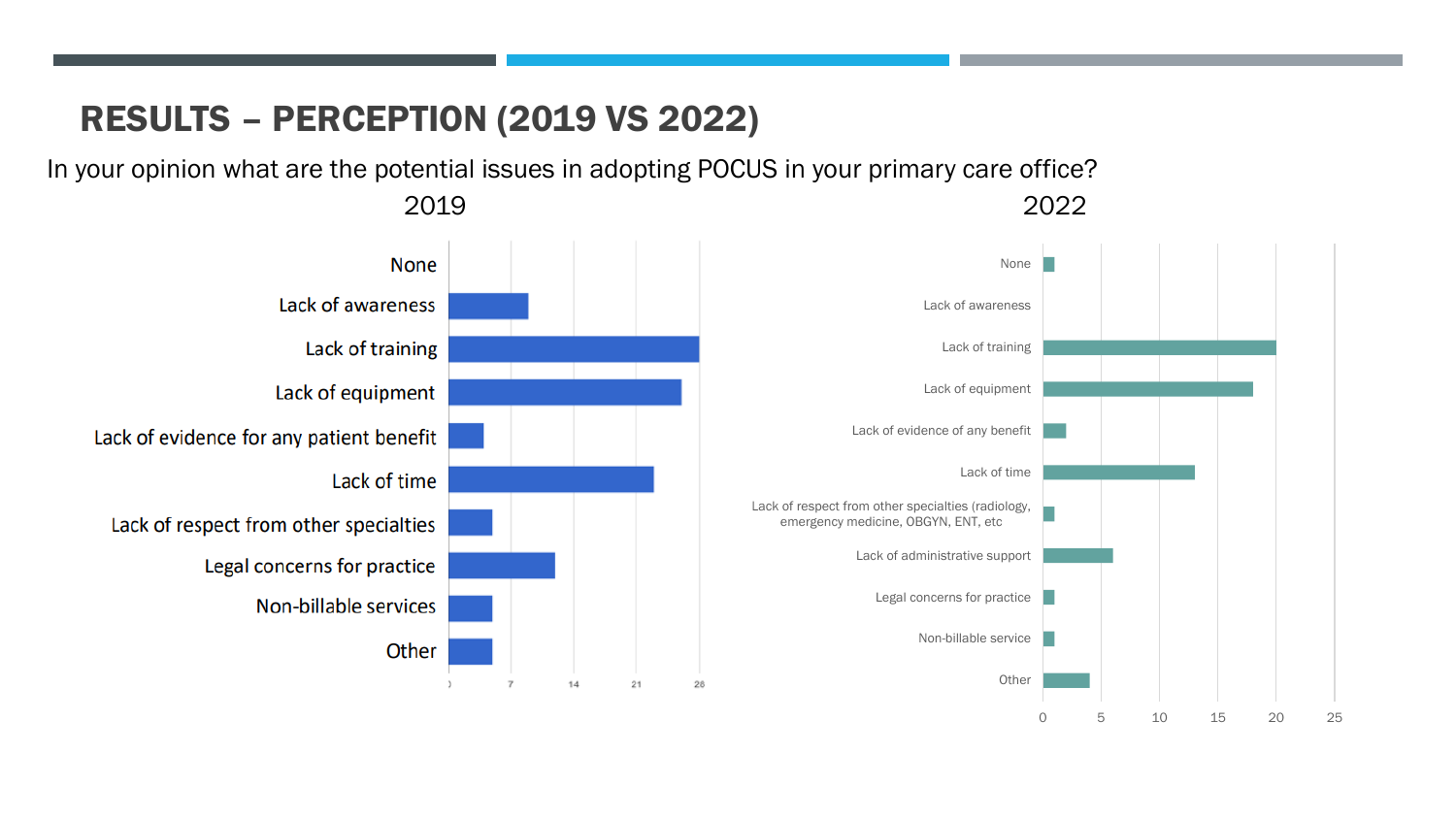#### RESULTS – PERCEPTION (2019 VS 2022)

In your opinion what are the perquisites to adopt POCUS in primary care practice?

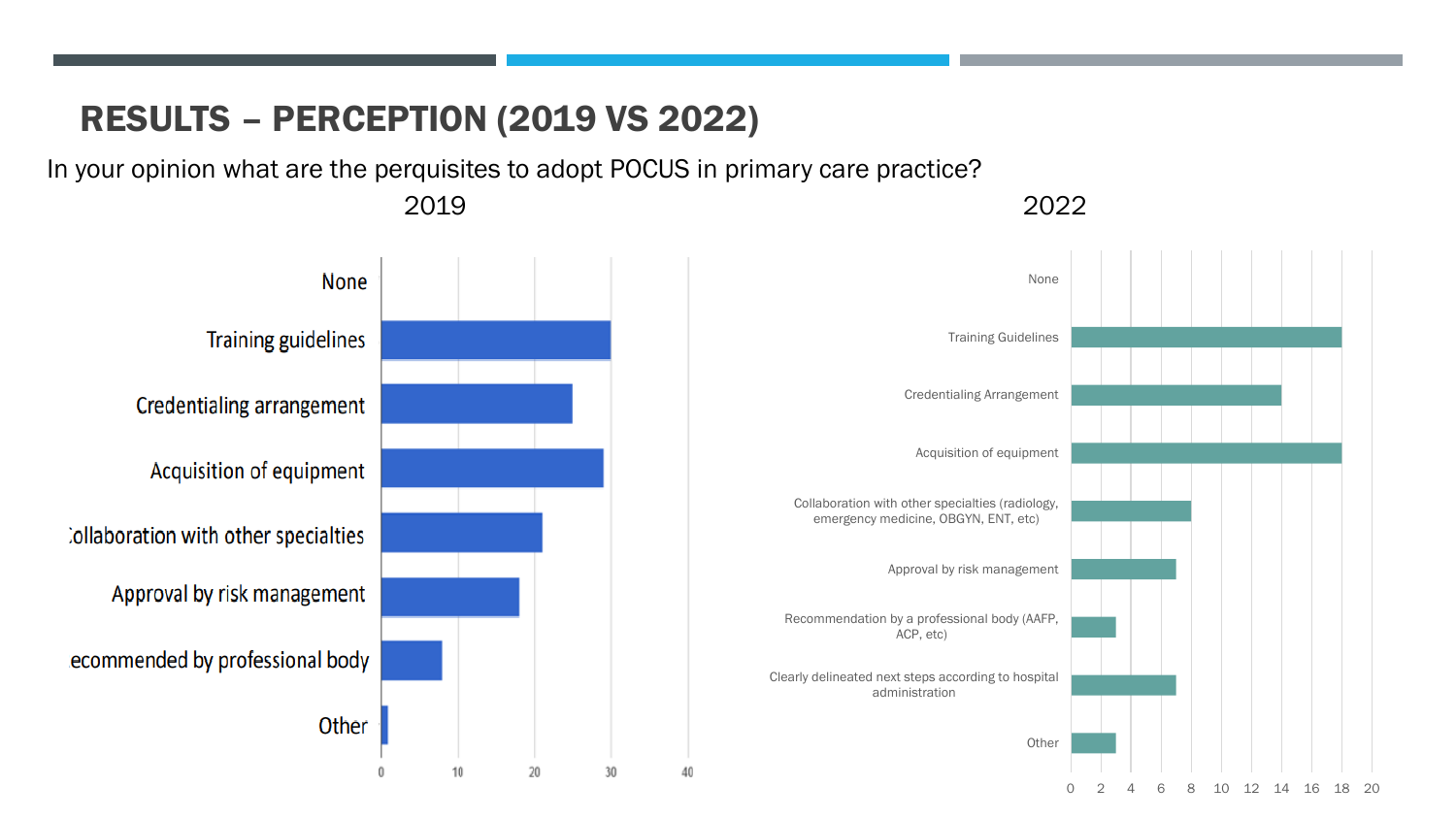#### **EFFECTIVENESS**

- An interval increase from 5% in 2019 to 20.8% in 2022 of primary care providers surveyed who use POCUS as part of their practice. 75% of surveyed providers in 2022 believe that POCUS will increase patient satisfaction compared to a similar number in 2019.
- However only 29% of providers believe that POCUS will facilitate access to specialists. 45.3% are unsure POCUS will do so
- Training, credentialing, time commitment, and acquisition of equipment remain as the most identified barriers to the adoption of POCUS in a primary care setting.

#### LIMITATIONS

- Significantly fewer responses in 2022 compared to 2019 may be due to survey access via practice managers as opposed to directly emailing providers.
- **Unclear if practice managers forwarded survey to providers, and unclear how many providers belong to each practice** – survey response rate was not possible to gauge
- Staffing shortage and stressors during the omicron wave of the COVID-19 pandemic likely impacted providers' ability to respond to surveys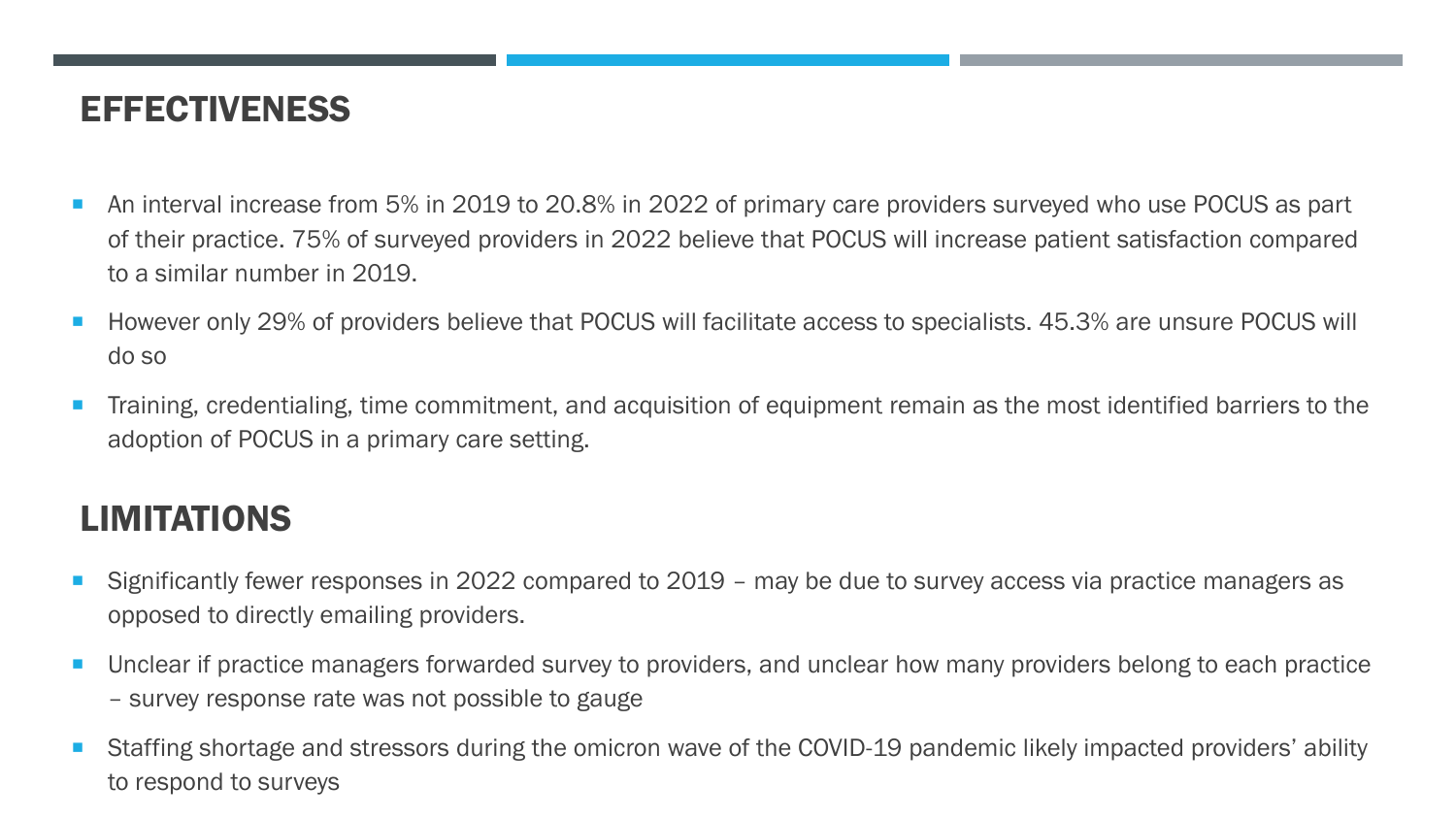# FUTURE WORK

- Evaluate the perceived utility of POCUS among primary care providers for specific indications
- **Perform a cost analysis of POCUS use for primary care providers in the** state of Vermont
- Quality improvement project to investigate and delineate next steps for primary care offices interested in adopting POCUS as part of the UVM Health Network
- Future interval study (2025) to evaluate the adoption and barriers to POCUS use in primary care settings at that time